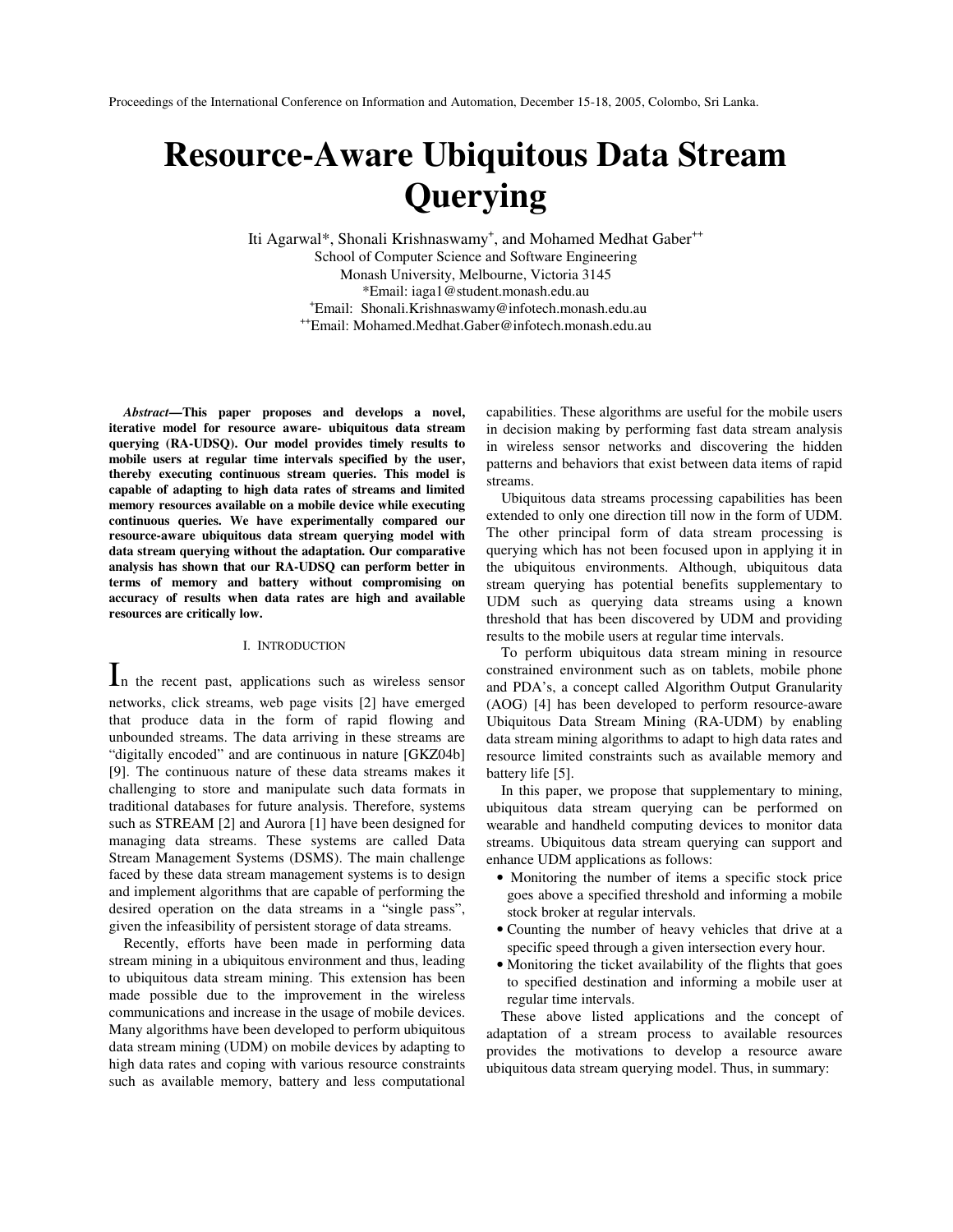- Ubiquitous data stream querying is useful in providing important and timely information to the users on their mobile devices. The concept of continuous queries has already been developed for data streams in general. There is significant potential to leverage this work and adapt it to ubiquitous environments.
- Considerable amount of work has been done in the field of ubiquitous data stream mining but no such efforts have been shown in applying data stream querying to ubiquitous environment. Thus, there is potential to supplement UDM through ubiquitous data stream querying.
- The development of AOG concept provides a sound theoretical framework to develop data stream querying algorithms that can run successfully on resource constrained devices as it addresses the issues of high data rates and resource constraints.
- To increase the range of data stream management capabilities in ubiquitous environment provides another motivation for applying data stream querying to ubiquitous environment.

Based on the above, our objective is to propose and develop a resource aware ubiquitous data stream querying algorithm (RA-UDSQ) that can execute continuous queries, and adapt to and cope with the high incoming data rates according to memory availability. The paper is organized as follows. Section 2 presents literature review of data stream management systems. Section 3 proposes our resourceaware ubiquitous data stream querying model (RA-UDSQ). Experimental evaluation is presented in Section 4. Finally the paper is concluded in Section 5.

### II. DATA STREAM MANAGEMENT SYSTEMS

Traditional Database Management Systems (DBMS) are capable of managing and manipulating the data that is static in nature and stored in the database. However, there is an emerging focus on applications that require processing of data streams that are generated continuously such as sensor readings [6] [2], visits to the websites [2] and online transactions [6]. This in turn has necessitated development of systems that are capable of handling and processing these continuous and unbounded data streams. Data Stream Management Systems (DSMSs) have been proposed and developed to manage and process data streams [2]. DSMSs face many challenges posed by the high data rates and continuous nature of streams and management of buffers based on arrival of new data taking into account available main memory. We provide a brief review of two such DSMSs: STREAM [2] and Aurora [1].

The DSMS developed at Stanford University is called STanford StREam DatA Manager (STREAM) [2]. This DSMS uses a variant of SQL as its query language with allocations of time stamps. Queries are processed using operators on queues whose partial results can be stored in a synopsis structure for further updates. Algorithms have also

been developed that can allocate resources to queries in order to maximize the query result and to perform scheduling in order to reduce the queue sizes for interoperator queries [10]. The current limitations faced by the STREAM DSMS are the centralization of the system and inefficiency in generation of query plans [10].

The Aurora Data Stream Management System developed by [1] is mainly used by applications for monitoring purposes. This DSMS can query a large number of data streams. It also allows permanent storage of data in two ways:

(i) to store the block of streams that is in a queue on the secondary storage if that block has to be processed later.

(ii) to store the intermediate results of the query execution in the form of synopses on the disk for future reference [1].

The main issue of DSMS is to design and implement algorithms which are capable of reading data streams in one pass, evaluating data items against queries and providing an approximate output based on the data items. Techniques that have been used in such algorithms include sampling, sketching, histograms, wavelets, sliding windows and negative results [2].

Data Stream Querying is a fundamental operation performed by the Data Stream Management Systems on continuous data streams. Querying on data streams can be of two types: one time or continuous**.** A one time query means that the given query will compute on the data stream at the specified time when it was specified and provide the output based on the data items of the stream at that particular time. On the other hand, a continuous query continues to operate on the data arriving in streams and provides the output at specified time intervals [2]. Thus the result of continuous queries is mainly approximate. Such queries can be stored and updated to provide some new results. The queries can also be defined in advance to operate on data streams and are termed as predefined continuous queries. Continuous queries on the data streams pose many challenges that are described in the following [2].

**Restricted memory for computations:** Querying data streams is computationally hard because the data streams are unbounded and continuous in nature which makes it impossible to store them for the purpose of querying. This results in computational limitations due to memory restrictions.

**Less computation time:** Another challenge in querying data streams is the computation time as the data rates of streams are very high and multiple passes algorithms for querying data streams would result in compromising the accuracy and appropriateness of results. Therefore, new algorithms are required which can query data streams in one pass.

**Results based on approximation**: The most important challenge of querying data streams is that we cannot get accurate results as the data is not static. The results of querying data streams are based on approximation at the cost of accuracy loss. Therefore the algorithms should be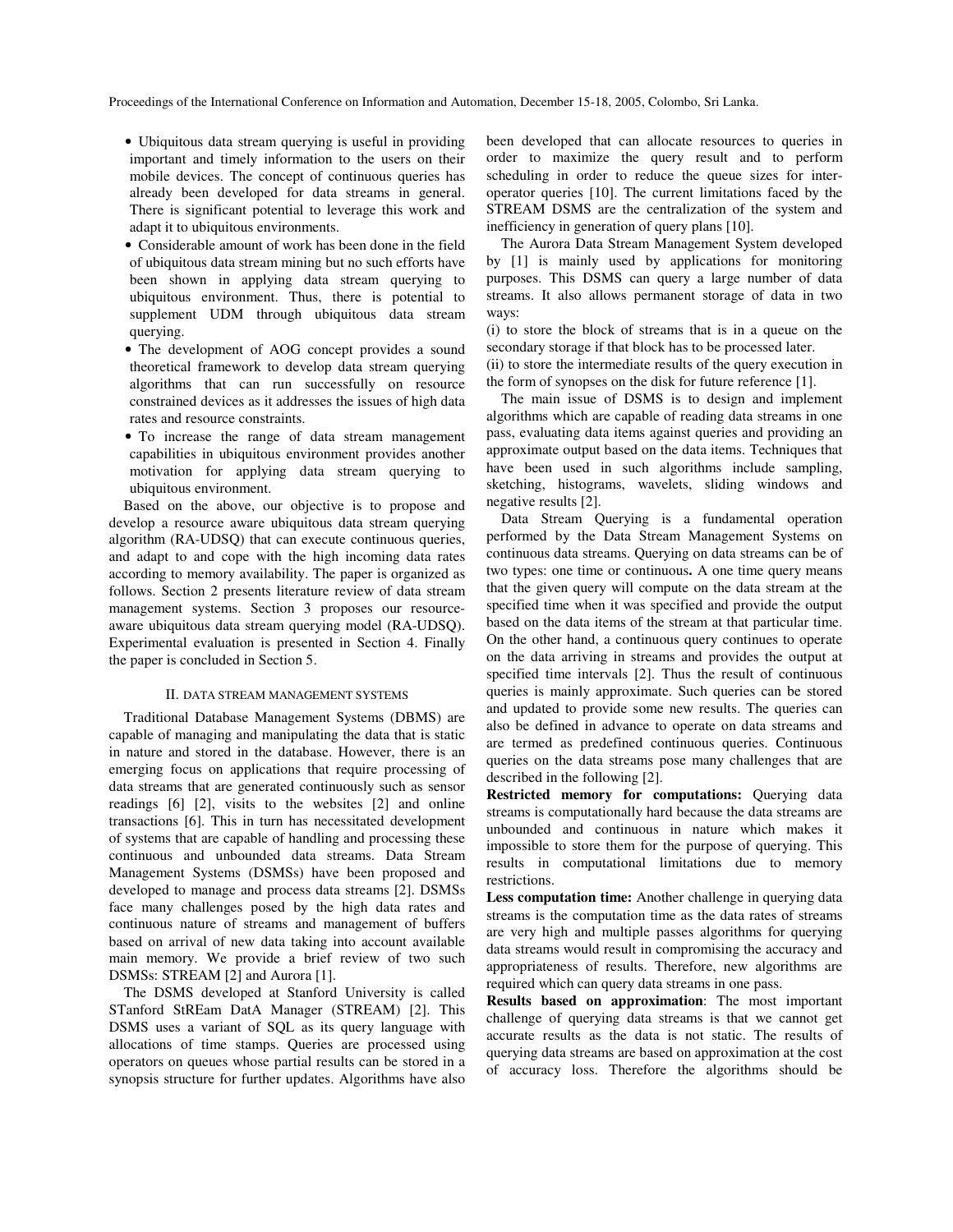designed such that the difference between the approximated result and the actual result is minimized.

Some of the techniques reviewed in [2] for providing approximate results include:

**Sliding Windows** is a conditional timestamp and the query operates only on those data stream items which pertain to that timestamp.

**Batch Processing** involves computing the query in batches over a specified time.

**Sampling** involves selecting data items randomly from the stream and evaluating only those items against the query.

**Synopsis data structures** are a summary of the data streams which are stored in the main memory and used in evaluating the query.

To query data streams and provide approximate results to the users, different data stream query languages have been developed which are explained below.

Readers are referred to [2], [6] and [10] for detailed explication of these stream query languages. The next section details the general steps involved in processing of queries on data streams.

#### III. RA-UDSQ

We propose and develop a Resource Aware UDSQ model that applies the concepts of adaptation to resources.

#### *a. Algorithm Output Granularity (AOG)*

Our proposed Resource-Aware Ubiquitous Data Stream Querying (RA-UDSQ) model is based on the concept of Algorithm Output Granularity (AOG). This concept was proposed by Gaber et al [7] for mining data streams in a resource constrained environment where available memory and battery are major constraints. AOG controls the output generated by the mining algorithm according to the available memory and data rate. It operates on the premise that if memory is low and data rate is high then the mining algorithm will produce less accurate results and merge existing knowledge to cope with these constraints.

In this paper, we contend that AOG provides a sound theoretical framework for performing querying of data streams in a ubiquitous environment as it addresses the issues of limited resources and high data rates. Therefore, we use the concepts of AOG to develop our Resource-Aware Ubiquitous Data Stream Querying (RA- UDSQ) model.

### *A. Resource-Aware Ubiquitous Data Stream Querying (RA-UDSQ) Model*

Data stream querying can either be one time queries that pertain to the current state of data or continuous queries where the data in the streams are queried continuously and the results are provided iteratively at specified time intervals [2]. Our main aim is to perform continuous querying on data streams in the ubiquitous environment. Data stream querying in ubiquitous contexts have to address several issues in addition to the traditional question of high data rates namely lack of computer resources such as memory and battery. Therefore, to maintain the continual operation of querying on data streams in ubiquitous environment, we propose to use AOG concepts of adapting the query process according to both the available memory and high data rates.

Figure 1 illustrates the overall model of our RA-UDSQ algorithm. The five phases of the Resource-Aware UDSQ algorithm are iterative in nature and are described below with its formalization.

## **Phase 1: Identifying User Constraints**

In the first phase of the RA-UDSQ algorithm, the user is asked to provide the query along with either of the two constraints:

• For a continuous query, a user may specify the time duration in which the user wants the result. For example, a user requests for the name of the shares that *freezes,* (i.e. reaches the maximum price possible in a day), to be delivered to him/her every 2 hours.

• The number of results that are required by the user. Consider a scenario in which the user's query requires a notification to be issued for every 50 cars that cross an intersection with a speed limit greater than 80 km. In this case the user constraint is not time bound, but rather depends on the outcome of the query operation.

In this study we limit our focus to the first user constraint which is the time duration. Therefore in our model, the time duration specified by the user is denoted by *D*.

Once the user has specified the time duration constraint, the next phase of the RA-UDSQ will commence.

## **Phase 2: Optimization**

This phase does the following:

(i) Once the time duration is specified in phase 1, the algorithm divides the time duration into a number of time frames. Such a strategy enables us to present the results that are recent and timely to the user while maintaining the user specified duration because in every time frame the new fluctuated data rate is considered and it may be possible that the maximum number of data items arriving in streams during the last frame satisfies the query. This strategy has been explained more clearly with a help of an example in the following discussion. The number of time frames is calculated based on the time duration specified by the user and every time frame is of equal unit time. Thus:

· Let *TF* be the current time frame.

· Let *N(TF)* be the total number of time frames.

· Let *UTF* be the unit time frame. It is calculated using the following formula:

## *UTF* = *D / N(TF)*

(ii) The algorithm determines the current data rate. It performs the sampling process using any of the techniques specified in [2] such as sliding windows and load shedding to optimize the reading rate, i.e., the actual number of data items on which the query is executed. [11] explains that given the time duration at which the user wants the output,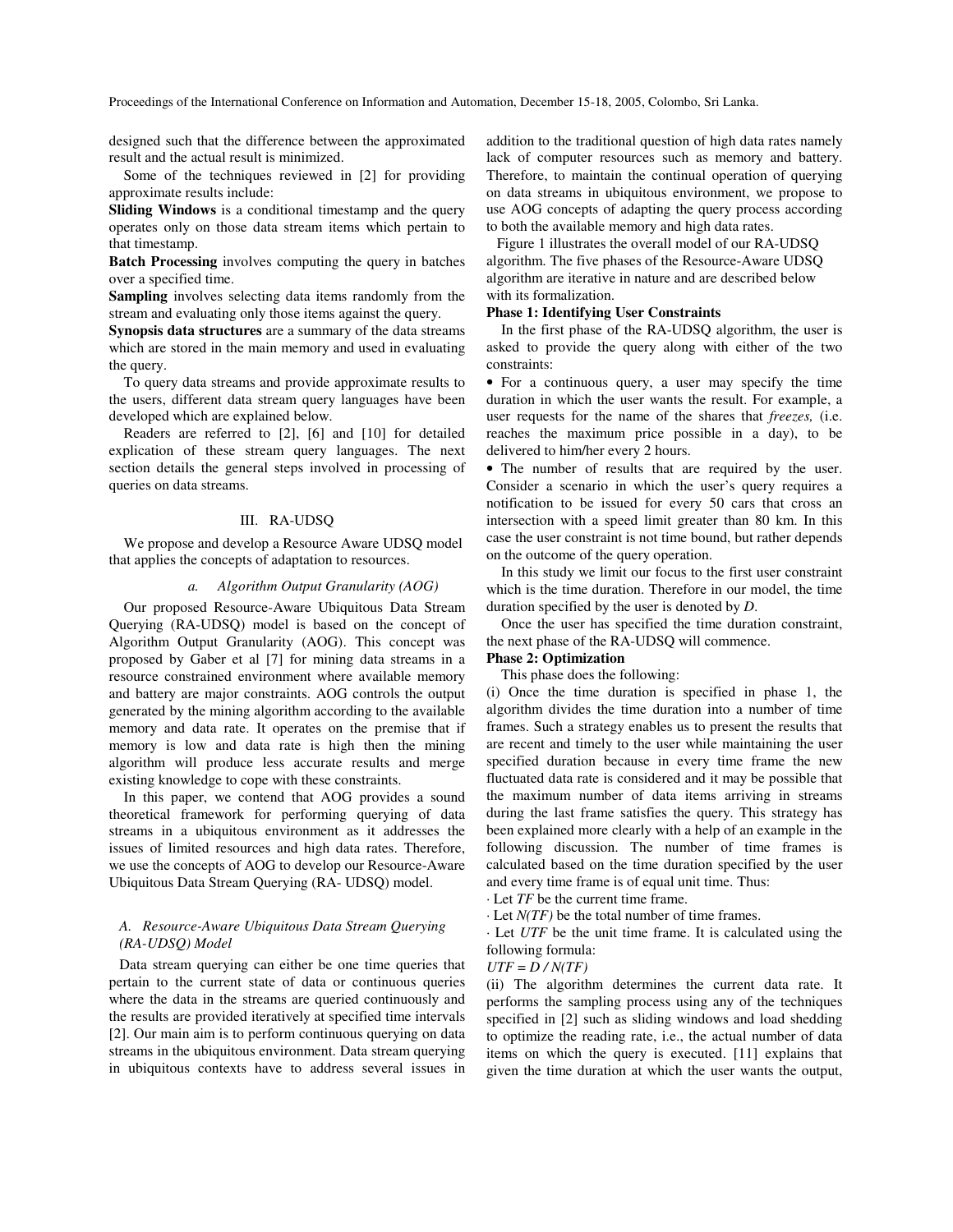the rate can be optimized such that it produces the maximum number of outputs during that time frame. It is formulated in the following manner:

· Let *DR(TF)* be the data rate for the time frame *TF*.

· Let *RR(TF)* be the count of actual number of data items read in the time frame *TF*.

Consider the following illustrative scenario where a user specifies the time duration for results to be delivered to be 30 minutes. Let the data rate be 100 data items/min. Let the output rate also be 100 data items/min and the available memory as 150 blocks where each block can hold up to 10 data items. This would mean that a total of 1500 data items can be stored in the available memory. Now if the algorithm reads the data items at the rate at which they are coming then in 15 minutes the total memory will be occupied but we need to provide the user with the results only after 30 minutes and not before that. As mentioned before, this is done to ensure that user is presented with the most recent and timely results based on the fluctuating data rate and to include the arrival of the recent data items in the results. Consider the case where due to the lack of our optimization strategy, the memory is occupied with the 1500 results in the first 15 minutes. In the last 15 minutes it is quite possible that 3000 data items arrived that held the potential of satisfying the query but those data items have to be completely ignored due to memory unavailability. Thus, the final output in this case that we will be presenting to the user will not demonstrate the current situation but would apply to the past scenario. Therefore, we need to control the rate at which the algorithm should read the data items using the sampling method and execute the query on it such that the memory is utilized for the duration of 30 minutes. This technique is beneficial in obtaining the output based on the recent data items. So in this case only 50% of the data rate will be treated as sampled data items because the calculated sampling rate will be 0.5. (Note: The determination of the sampling rate is presented in phase 4).

## **Phase 3: Executing the Query Using Blocking Operators**

In the third phase, all the sampled data items are processed according to the specific query for providing the output as per the user requirements at regular time intervals. This query uses some of the blocking operators such as the having clause, the group by clause, and the order by clause in order to select the specific data items that satisfy the specified clauses as the output. The blocking operators perform different functions which are explained below:

**1. Having Clause**: Having clause in the queries is used to compare the values, obtained either individually or through a user defined function, with the specified condition. If the value satisfies the condition then the record is considered as one of the result.

**2. Group By Clause**: As the name suggests, the group by clause is used to group or assimilate the results of the query based on some attribute.

**3. Order By Clause**: This clause is used in the query to arrange the results in ascending or descending order based on specified attribute before delivering them to the user. In order to associate the query processing with the adaptation to resources, we maintain the Output Rate (OR) and the Output Rate per Time Frame (OR(TF)) as follows:

· Let *OR* be the output rate. Whenever the sampled record satisfies the query condition, the output rate is incremented by 1.

· Let *OR(TF)* be the count of the total number of results obtained in the time frame *TF*.

For each time frame, the results of the query execution termed as intermediate results, are stored in the memory so that they can be sent to the user as part of the final results delivered at the end of the time duration specified by the user.

### **Phase 4: Memory Management**

This phase is responsible for managing the memory in such a way that it does not get filled before the time duration specified by the user. To perform memory management for each time frame, the estimated output rate is calculated based on three parameters: the current data rate, the total output rate till the current time frame and the total data items read till the current time frame. This is followed by the computation of the available memory. Once the estimated output rate and available memory are computed, the sampling rate is determined for the next time frame. Since the calculation of the sampling rate depends on the resource constraints such as available memory, data rate and output rate, this phase is one of the most important parts of the RA-UDSQ model. We formulate this phase in the following manner:

· Let *EOR(TF)* be the estimated output rate for the current time frame. *EOR(TF)* is calculated using the following equation

 $EOR(TF) = \frac{1}{2} \int_{\mathbb{R}} (OR(TF)) / \sum (RR(TF)) / TF$   $\neq DR(TF)$ where *OR(TF)* is the total number of results in the time frame *TF*, *RR(TF)* is the total number of actual data items read in time frame *TF* and *DR(TF)* is the data rate for the time frame *TF* as explained in phases 2 and 3.

· Let *M(TF)* be the available memory for the current time frame.

· Let *SR* be the sampling rate. It is determined by comparing the estimated output rate with the available memory such that

 $SR = 1$  when  $EOR(TF) < M(TF)$ 

otherwise, SR is calculated using the following equation:  $SR = M(TF)/EOR(TF)$  *when*  $EOR(TF) > M(TF)$ 

The memory management is an on going process. The memory is managed in such a way that it will not be completely occupied before the time duration gets over. Once the time duration is over and the results are sent to the user and then the results from the memory will be clear in order to commence the next cycle.

**Phase 5: Delivering**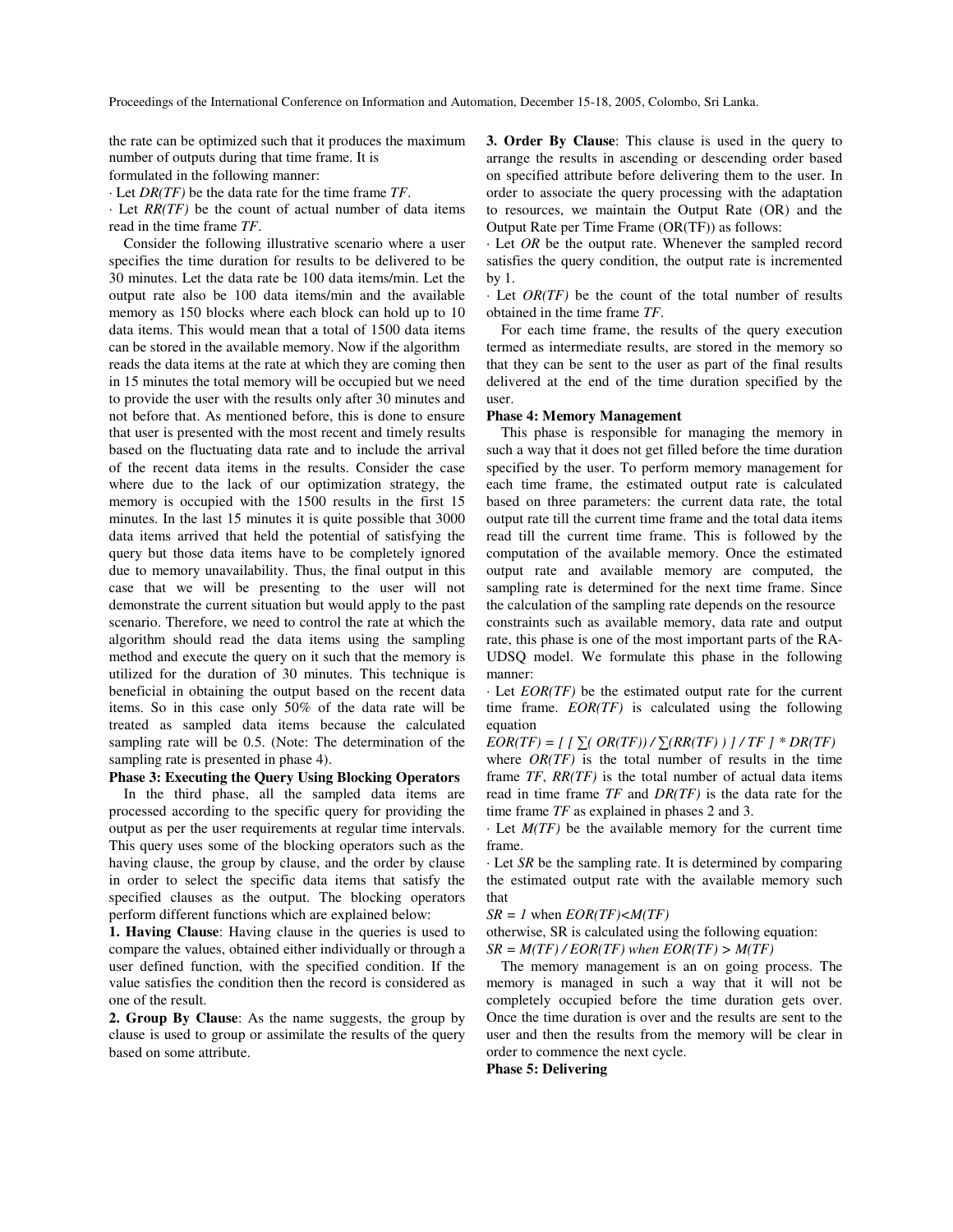This is the final phase of the RA-UDSQ model, where all the intermediate results of the query are collated and presented to the user after the time duration specified by the user. In order to determine the completion of time duration, the count of every time frame is kept by calculating the starting time at the start of a new time frame and the ending time at the end of that time frame. The difference is calculated and if it is equal to the unit time, calculated in phase 2, it marks the completion of one time frame. Since continuous queries are intended to execute over an extended period of time, the delivery of results merely represents the end of a cycle of the RA-UDSQ process. This process is iterative and upon delivery of the results a new cycle commences with the optimization phase followed by the other phases of the RA-UDSQ model as shown in Figure 1.

Based on the above explanation and formalization, the RA-UDSQ algorithm has been summarized in Figure 2.

In the following section the implementation of the above proposed RA-UDSQ algorithm is presented along with its evaluation to establish its feasibility and benefits for performing data stream querying on resource constrained devices in a ubiquitous environment.



**Figure 1 Model of RA-UDSQ Algorithm**

#### IV. EXPERIMENTAL RESULTS

The focus of our experimentation has been to investigate the following:

· Memory savings that our approach can facilitate

· The impact of our approach on battery usage

· The impact of our approach on the accuracy which we evaluate in terms of the loss in responses to the query due to adaptation.

Thus, our evaluation strategy has been to execute continuous queries on a PDA. We evaluate the impact of performing this query without the resource aware (RA) aspects of our model (i.e. stand-alone query) and compare the results with executing the same query under the RA-UDSQ model. Both the algorithms were executed under the same experimental conditions and the results were recorded for comparison. Finally, to ensure the same data stream is fed to both queries, we generate and re-play the same data stream for each experimental run.

The experiments were carried out in wireless network environment on a PDA (i.e. HP iPAQ 3970 model). Both RA-UDSQ and UDSQ algorithms were developed using the following configuration: Pentium 4 CPU 1.5 GHz desktop with 256 MB RAM and running Java (TM) 1 Runtime Environment, Standard Edition, Version 1.1.8. The RA-UDSQ and UDSQ algorithms were converted into Jeode and run on the iPAQ with 64 MB, running Microsoft Windows CE version 3.0.9348.

The development of data stream management system to manage and execute random queries is out of our research scope. Therefore, we implement the following continuous query for experimental evaluation:

*Select \* from records*

*Having income>=25000.*

The results of the query are grouped together based on the age parameter. The data rates are fluctuated using a random number to simulate the real world ubiquitous environment.

The values of the rest of the parameters, which are data rate, remaining memory, remaining battery and the output rate, are displayed on the *iPAQ* screen during program execution, as shown below in Figure 3, and are recorded in a separate file for the purpose of comparison.

As mentioned earlier, our model is based on time duration specified by the user and this time duration is divided into number of time frames of equal minutes to provide timely and most recent results to the user. In our RA-UDSQ algorithm we divide the time duration into standard number of time frames. In our implementation, we use five time frames. Incase the time duration is less than 5 minutes, then the number of time frames for our algorithm becomes equal to the specified time duration so that unit time frame is of at least 1 minute. The sampling process is performed using sampling method. A random number is generated between 0 and 1 using Java randomize function. This number is compared with the current sampling rate. If the random number is less than the sampling rate then that data item is queried otherwise it is ignored. The following section details the different experiments conducted and our analysis.

We have conducted several experiments to evaluate the performance of our RA-UDSQ algorithm and compared this

*Group by age*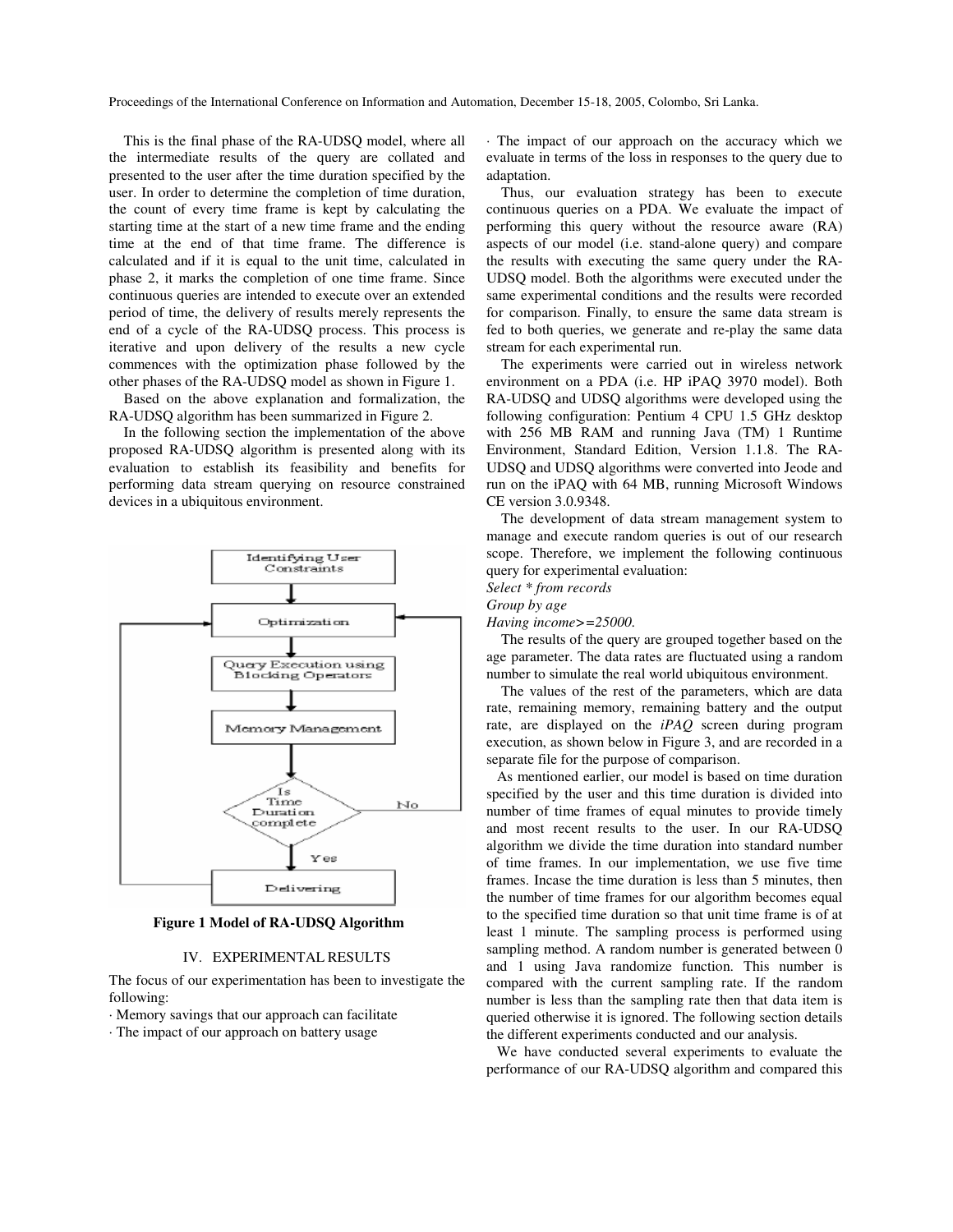approach with executing stream queries in a ubiquitous environment without our proposed resource-aware adaptation. These experiments measure three main parameters: available memory, battery consumption and accuracy of the final output. These experiments are discussed as follows:

> *a. The aim of this experiment is to investigate the impact of RA-UDSQ on memory usage when compared with the memory usage obtained when the same query is executed without resource-aware adaptation.*

From hereon, we term the non resource-aware execution of ubiquitous data stream querying as UDSQ. Within each experimental run, we executed the RA-UDSQ and UDSQ algorithms using the same data rates with the same amount of initial available memory for the same time duration. We conducted ten different experimental runs by varying the data rates, initial available memory and time duration for each run. The results of this experiment are presented in Table 1. We record the time duration in minutes, initial physical available memory for program execution calculated in MB and the remaining memory calculated in percentage terms at the end of time duration in case of RA-UDSQ and UDSQ respectively. The last column indicates the memory savings obtained with the execution of RA-UDSQ when compared with UDSQ.

The comparison in memory savings is shown in Table 1. This illustration shows that the remaining memory in case of Resource-Aware UDSQ is always more than the remaining memory in case of without resource aware UDSQ. This clearly indicates that more memory has been saved with the execution of resource aware UDSQ than with the execution of UDSQ algorithm. We also observe from these experiments that whenever the data rates are very high in comparison to the available memory then the difference between the memory savings from RA-UDSQ and UDSQ tends to be correspondingly high. This shows the capability of our approach in coping with high data rates through adaptation.

## *b. Another set of experiments has been conducted to assess the battery consumption in both cases.*

The main aim of this experiment is to investigate the impact on battery consumption with RA-UDSQ as compared to UDSQ with different data rates, initial available memory and different time durations.

After conducting ten similar experiments like part A, we analyzed that in most cases battery consumption is more with RA-UDSQ than with UDSQ. This is due to the extra processing involved in the execution of RA-UDSQ algorithm as compared to the execution of UDSQ algorithm. But a reverse situation can be seen in some of the cases where battery consumption with RA-UDSQ is relatively

lower than with UDSQ because in RA-UDSQ, the sampling rate is adjusted accordingly on the basis of three constraints which are available memory, data rate and estimated output rate to read less number of data items instead of all the data items. This scenario is presented in Table 2 showing the values for case 5.

In contrast, in UDSQ the data items are read at the current data rate irrespective of resource constraints. Therefore, the processing of the UDSQ algorithm consumes more battery because a larger number of data items are read and queried and the output is stored in memory by making internal adjustments due to less available memory. Therefore, in critical circumstances resource aware UDSQ proves more beneficial than non-resource-aware UDSQ, while in general RA-UDSQ is seen as having a slightly higher energy consumption profile than UDSQ which is indicated by an average increase of 1.4%.

The two experiments explained above have shown that in case of RA-UDSQ algorithm whenever the resources are critical, the sampling rate is adjusted to cope with high data rates and less available memory. Our premise is that RA-UDSQ compromises on the actual output within tolerable limits.

> *c. The main aim of this experiment is to examine the impact on the accuracy of the final output produced by RA-UDSQ with respect to UDSQ algorithm.*

We term accuracy as the loss in records that are queried to obtain a positive response due to adaptation and its impact on the sampling rate.

Within each experimental run, we executed the RA-UDSQ and UDSQ algorithms using the same data rates with the same amount of initial available memory for the same time duration. We conducted ten different experimental runs by varying the data rates, initial available memory and time duration for each run. Table 3 presents the results of this experiment. We record the total data rates for the corresponding cases, which are obtained by adding the fluctuated data rate over the specified time duration for every case, and data items that positively answer the query in percentage terms produced by RA-UDSQ and UDSQ respectively. The fifth and the last column of the table indicate the difference in final output of RA-UDSQ and UDSQ.

Consider case 5 shown in Table 3, where the total data rate was relatively higher than the available memory, so the sampling rate became equal to 0.34 in order to cope with the high data rates and resource constraints. As a result, less than 50%, i.e., only 2,137 data items were queried. Therefore, the final output at the end of the execution of RA-UDSQ algorithm was reduced to 1,581 as compared to the final output produced by UDSQ algorithm which was equal to 4,723. Thus, the difference in the outputs of RA-UDSQ and UDSQ became as high as 17.04%.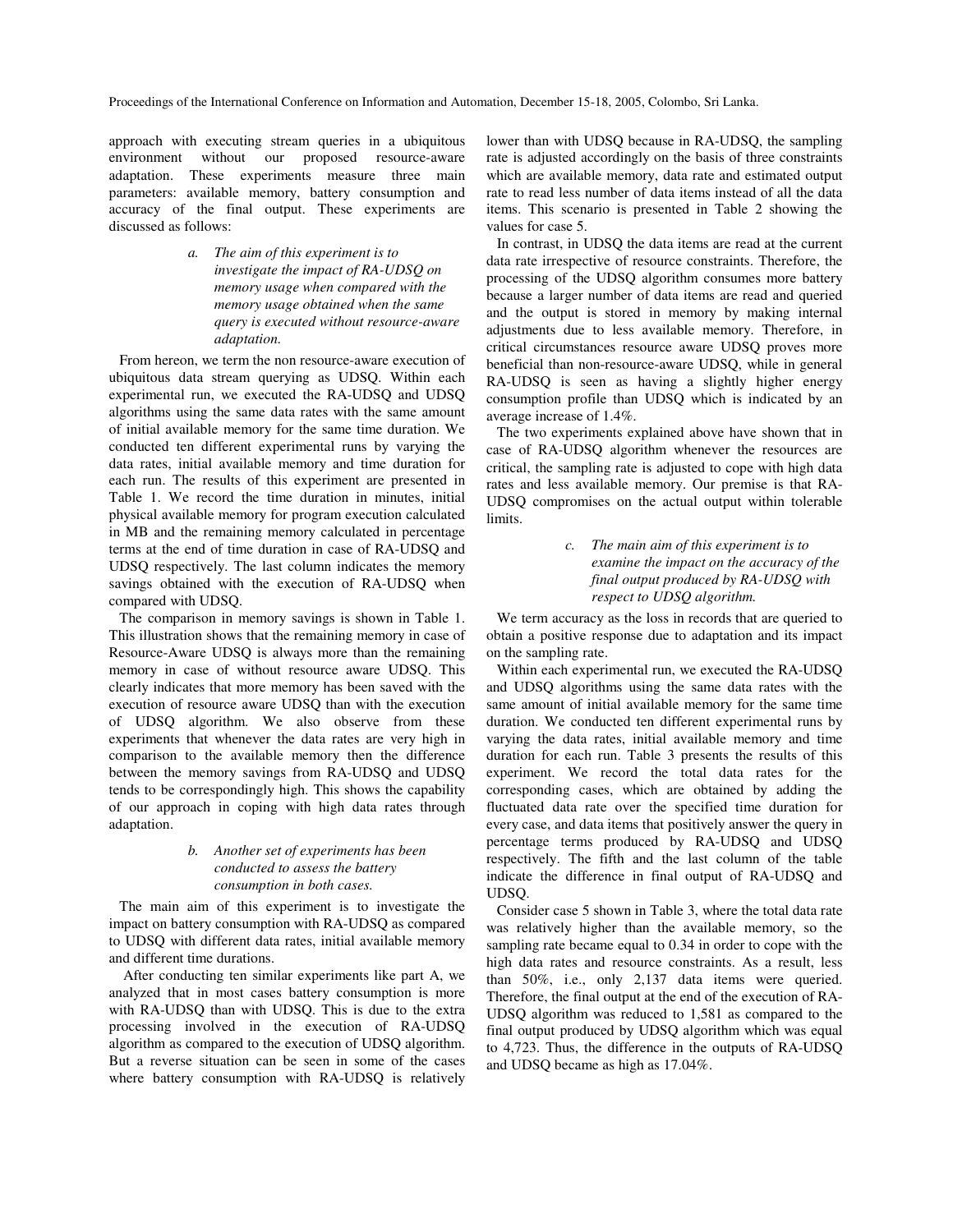Similarly, in case 7 the difference in final output is 14.92%. This is because unlike UDSQ, in RA-UDSQ the sampling rate was adjusted to 0.26 and 0.36 concurrently to adapt to high data rates and less available memory. Therefore, the output was considerably less in case of RA-UDSQ algorithm when compared with UDSQ algorithm.

On the other hand, the readings shown above in case 8 in table 5b, revealed that whenever the data rate is relatively less than the available memory, there is less need for the adjustment of the sampling rate. In this case the sampling rate was 0.95 and therefore, the difference in final output between both algorithms was of only 4 data items which is equal to 0.02%.

To sum up the results of the experiments, the following points could be concluded:

· Our proposed RA-UDSQ is always more memory efficient than UDSQ.

· Our proposed RA-UDSQ algorithm performs better than UDSQ algorithm in terms of memory savings and battery consumption whenever the data rates are very high and available memory is critically low.

· In normal circumstances when the adaptation based on resource constraints is less by RA-UDSQ, it consumes battery marginally more than UDSQ algorithm because of additional processing involved in the execution of RA-UDSQ algorithm.

· Our approach provides approximate results due to the incorporation of AOG concept. The extent of compromise on the accuracy of results depends on the data rates and available resources. However, this not withstanding, the ability to adapt is of considerable benefit in ubiquitous environments.

We have presented a comprehensive experimental evaluation and analysis of the performance of our proposed RA-UDSQ approach.

#### V. CONCLUSION

The emerging focus on data stream applications has necessitated the development of techniques that can analyze and query these data streams. Data stream processing capabilities are being developed for performing mining and querying operations effectively. An increase in wireless communications and improvement in the resources of handheld and mobile devices such as increased computational power and battery life have facilitated the advancement of ubiquitous computing in the recent years. This resulted in the extension of current data stream processing techniques to be performed in ubiquitous context where this challenge is enhanced due to high data rates of streams and resource constraints. There have been many steps taken to realize Ubiquitous Data Stream Mining through the development of light weight mining algorithms [5] that can adapt to high data rates and low available memory to perform mining effectively in the resource constrained environment and UDM systems. However, no efforts have focused on performing data stream querying in a ubiquitous environment. Therefore, this paper has proposed and developed a model for Resource-Aware Ubiquitous Data Stream Querying (RA-UDSQ).

Our RA-UDSQ adapts the query process based on data rate, available memory and the rate at which the memory is being filled. Our RA-UDSQ model is iterative and time dependent and is focused towards continuous data stream queries.

Our experimental evaluation of RA-UDSQ has shown the benefits of our approach as well as the impact of the adaptation process on memory savings, battery consumption and the approximation of results due to adaptation.

APPENDIX



**Error! Figure 2 RA-UDSQ Algorithm**